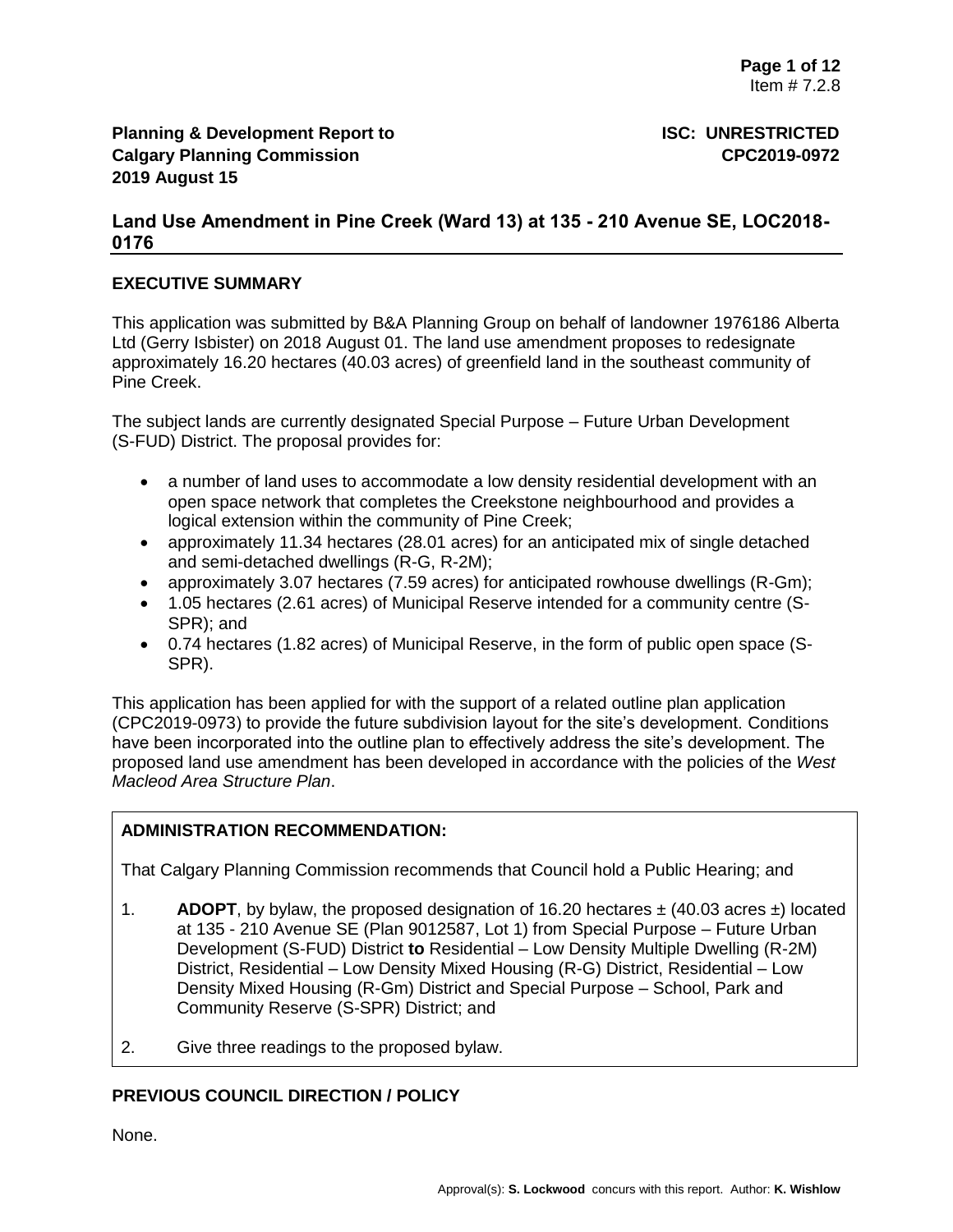**Land Use Amendment in Pine Creek (Ward 13) at 135 - 210 Avenue SE, LOC2018- 0176**

#### **BACKGROUND**

B&A Planning Group on behalf of the landowner 1976186 Alberta Ltd (Gerry Isbister) submitted the subject application to The City on 2018 August 01 and have provided a summary of their proposal in the Applicant's Submission (Attachment 1).

The subject lands were part of an annexation from Foothills County in 2005, which included the areas now known as Walden, Legacy, Belmont, Yorkville and Pine Creek. Development in these communities is ongoing.

The community of Pine Creek consists of four neighbourhoods: Creekside, Creekstone, Creekview and Creekrise (see Figure 1: Pine Creek Community and Neighbourhoods).



*Figure 1: Pine Creek Community and Neighbourhoods*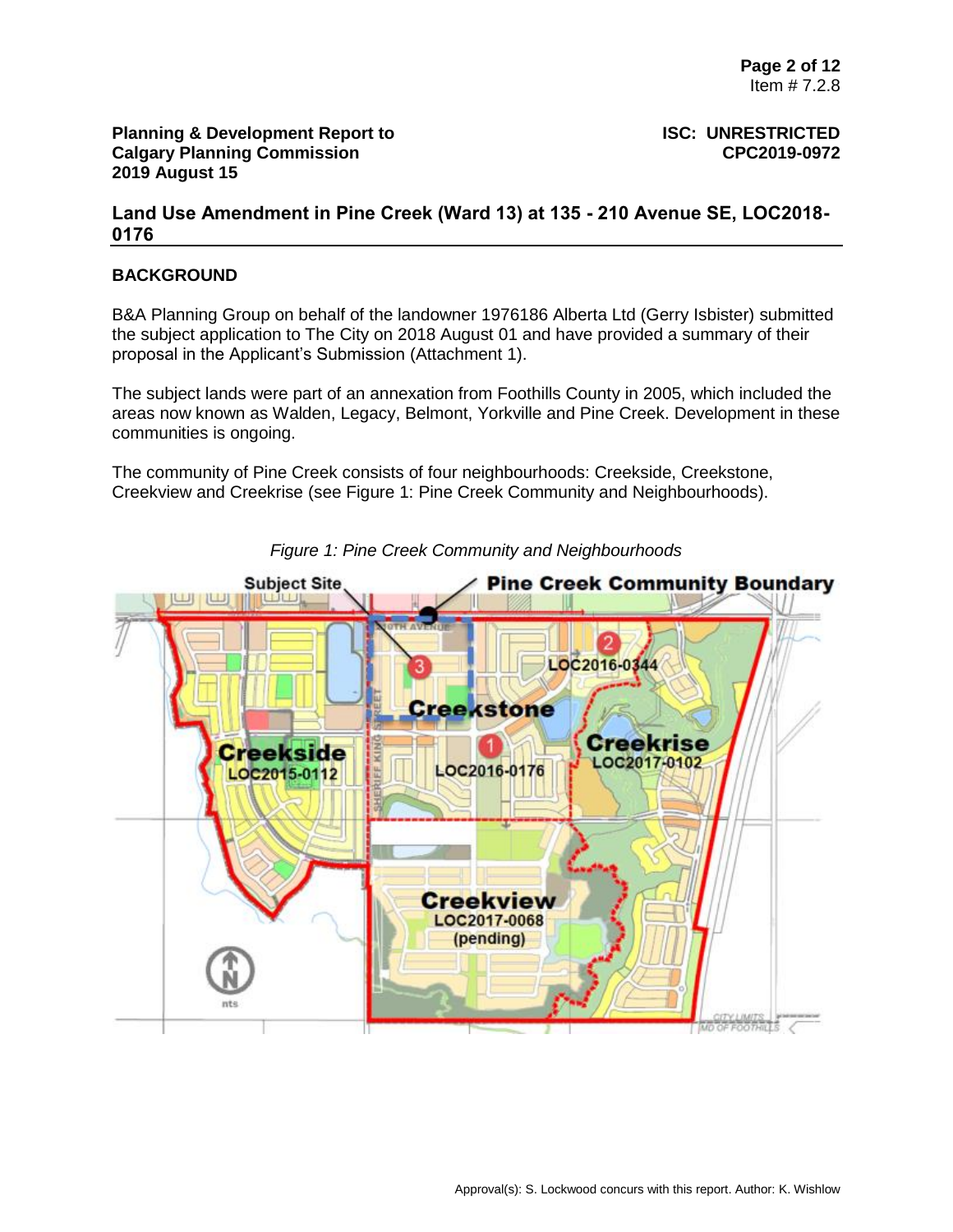## **Land Use Amendment in Pine Creek (Ward 13) at 135 - 210 Avenue SE, LOC2018- 0176**

Previously approved and pending outline plan and land use amendment applications within the community of Pine Creek include:

| Neighbourhood      | <b>Application Number</b> | Location                             | <b>Application Status</b>                   |
|--------------------|---------------------------|--------------------------------------|---------------------------------------------|
| Creekside          | LOC2015-0112              | West across Sheriff<br>King Street S | Approved in 2017                            |
| Creekstone Stage 1 | LOC2016-0176              | Directly east and<br>south           | Approved in 2017                            |
| Creekstone Stage 2 | LOC2016-0344              | East                                 | Approved in 2017                            |
| Creekstone Stage 3 | LOC2018-0176              | Subject site                         | Subject application<br>seeking approval     |
| Creekrise          | LOC2017-0102              | Far east                             | Approved in 2018                            |
| Creekview          | LOC2017-0068              | Far south                            | Currently under review<br>by Administration |

The pending approvals of the subject land use amendment and outline plan application represents the final portion of the neighbourhood of Creekstone.

The outline plan and land use amendment application for Creekview is currently under review by Administration and will represent the final neighbourhood in the community of Pine Creek.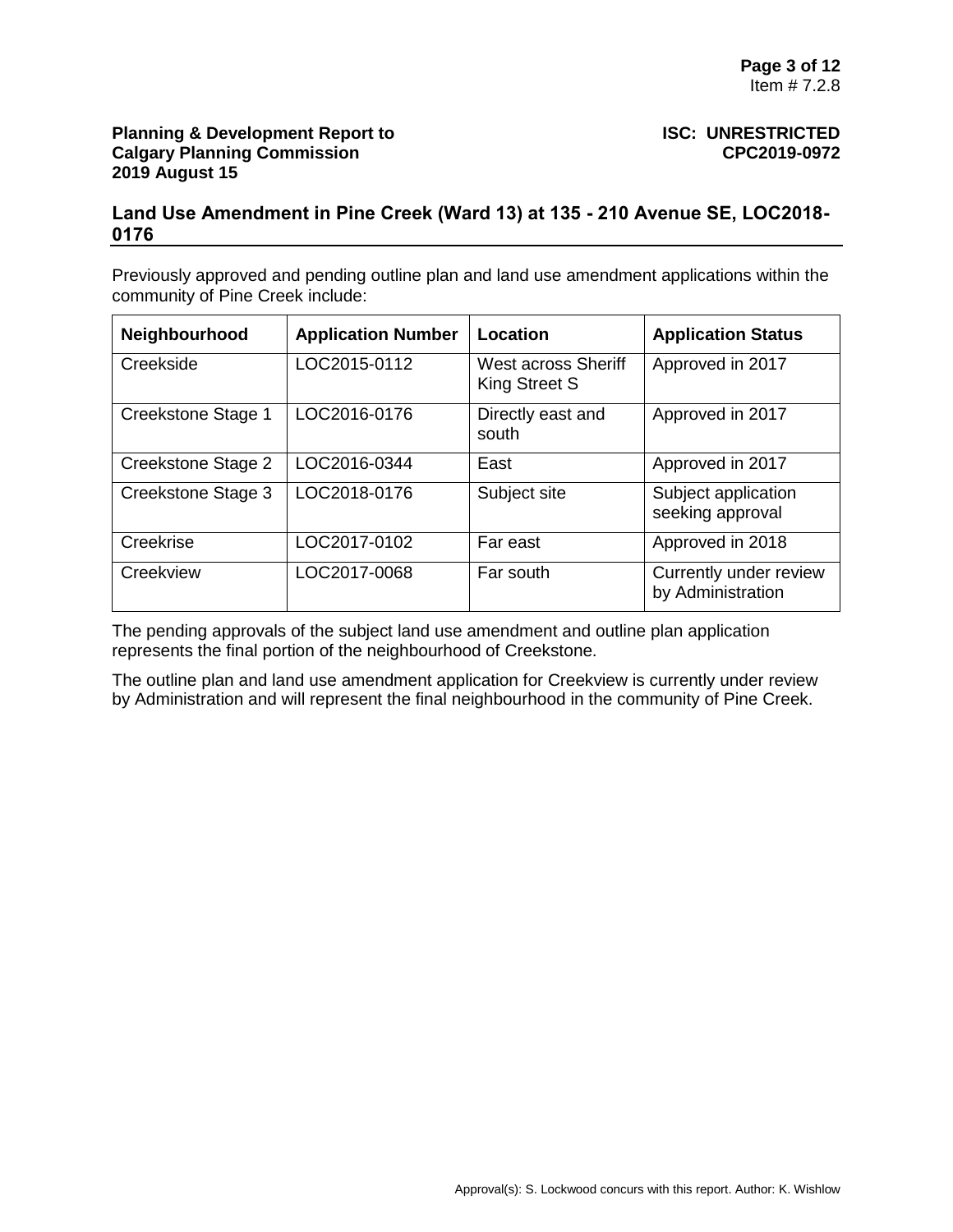# **Land Use Amendment in Pine Creek (Ward 13) at 135 - 210 Avenue SE, LOC2018- 0176**

## **Location Maps**

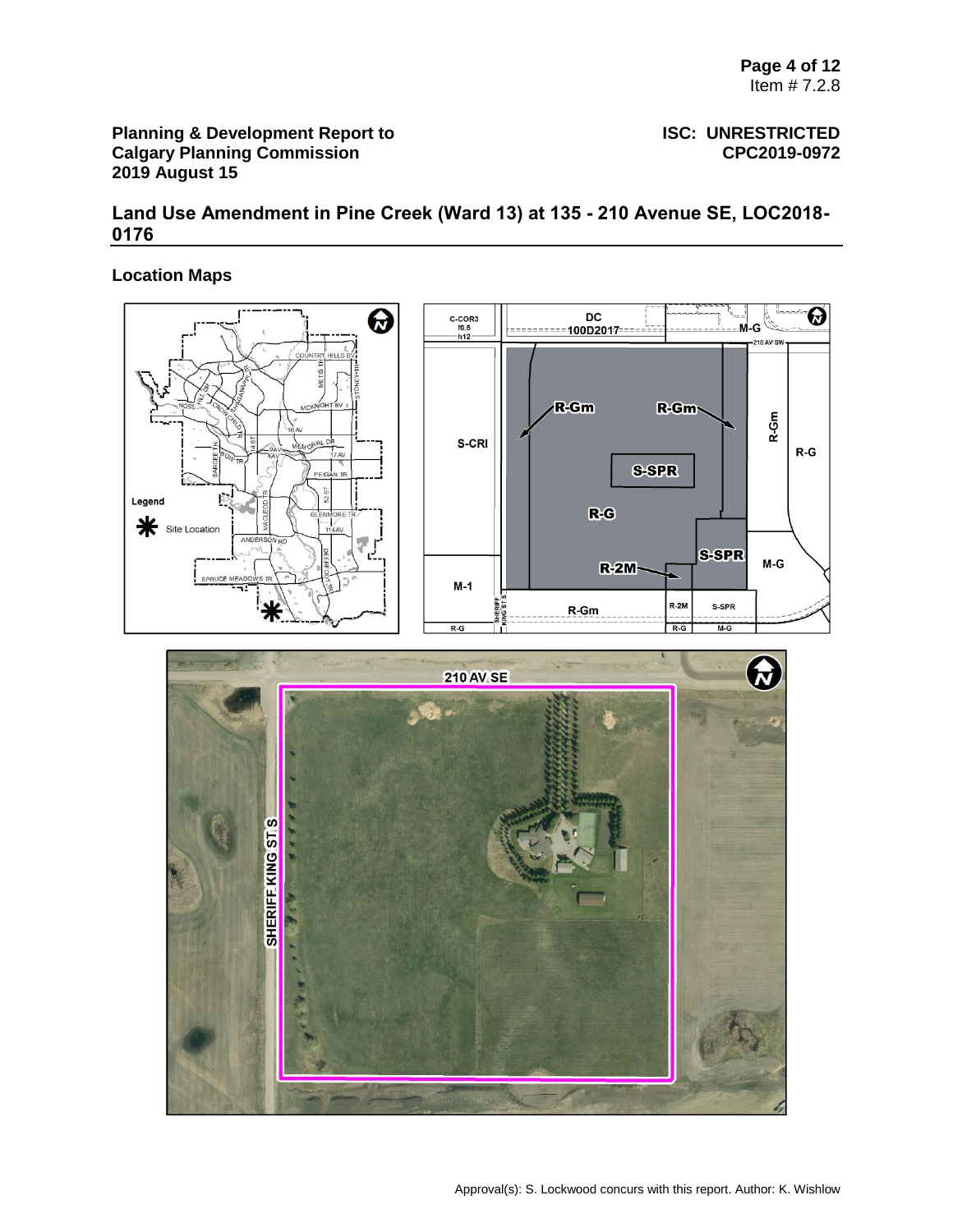## **Land Use Amendment in Pine Creek (Ward 13) at 135 - 210 Avenue SE, LOC2018- 0176**

### **Site Context**

The subject lands, 135 – 210 Avenue SE, are situated in the southeast quadrant of the city in the neighbourhood of Creekstone within the developing community of Pine Creek. The area is approximately 16.20 hectares (40.03 acres) in size and bound by 210 Avenue SE to the north, Sheriff King Street S to west, Creekside Boulevard SE to the south and Creekstone Drive SE to the east. The community of Belmont, as well as the future Light Rail Transit Station and facilities, are located across 210 Avenue SE to the north and northeast. The approved neighbourhood of Creekside is located across Sheriff King Street S to the west while the other approved portions of the Creekstone Stage 1 neighbourhood are located to the east and south.

The adjacent lands of Creekstone Stage 1 consist of a mix of residential parcels, a neighbourhood node, and portions of both a community centre and a school site. The subject application will tie into the approved street and pathway networks of the surrounding area, will complement the mix of residential parcels and will complete the already approved portion of a community centre site.

The subject lands are currently used as a residential acreage and consists of one dwelling, outbuildings and crop land. The land is relatively flat with a gradual slope from the northwest to the southeast.

## **INVESTIGATION: ALTERNATIVES AND ANALYSIS**

This land use amendment, along with the associated outline plan application, will facilitate the development of a residential neighbourhood that will contribute to the growth of the Pine Creek community as envisioned by the policies of the *Municipal Development Plan* and the *West Macleod Area Structure Plan*.

#### **Planning Considerations**

The following sections highlight the scope of technical planning analysis conducted by Administration.

#### *Subdivision Design*

The proposed subdivision of approximately 16.20 hectares (40.03 acres) of land will complete the neighbourhood of Creekstone. In general, the subdivision consists of residential lands and two areas of open space, supported by a modified grid street network, as shown in the attached outline plan (Attachment 2). The proposed plan area is integrated into the overall community through multi-modal connections. The proposed streets and pathways are in line with previously approved surrounding networks. The subdivision design proposes to accommodate a mix of single detached, semi-detached and rowhouses dwellings on a mix of laned and laneless parcels.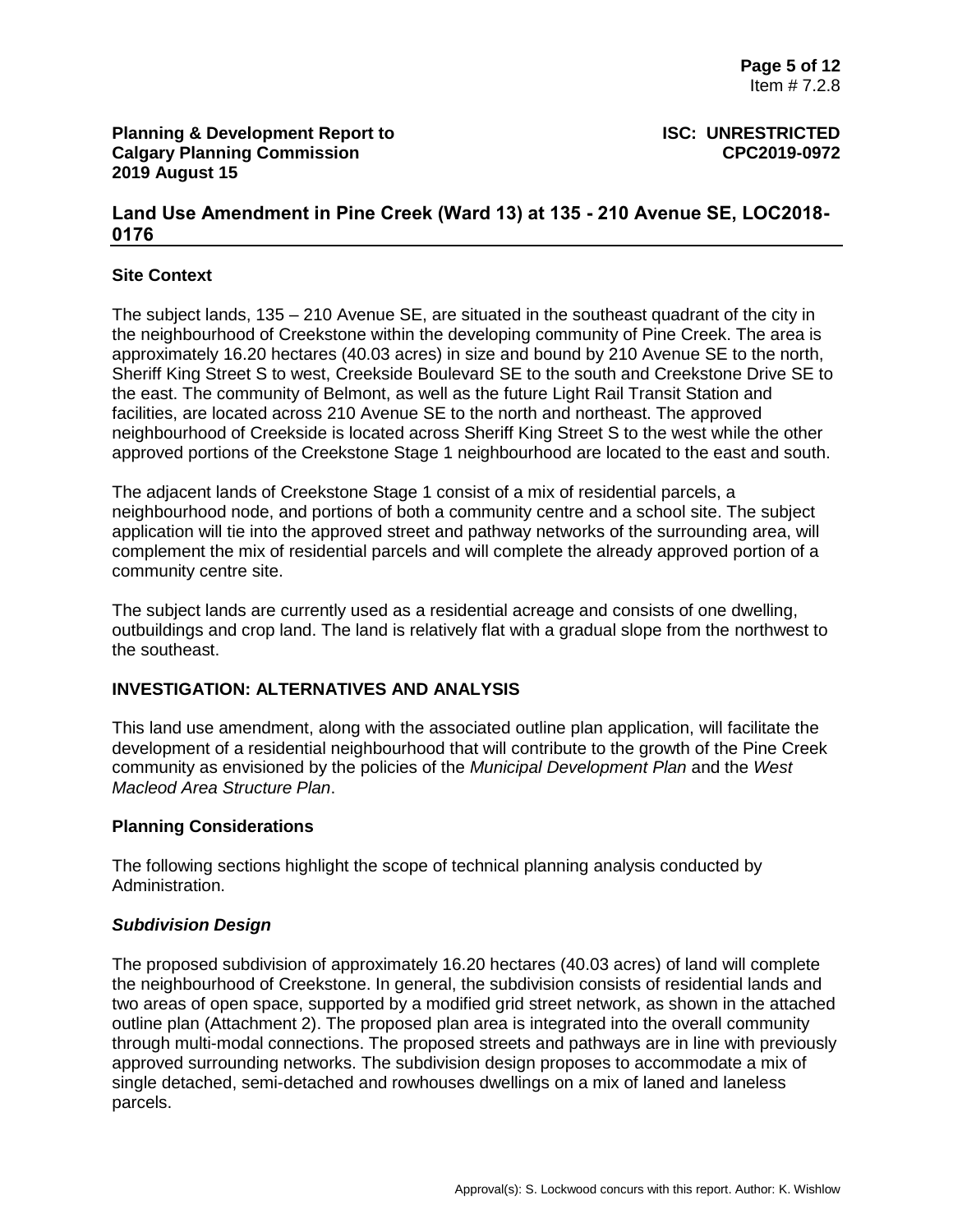## **Land Use Amendment in Pine Creek (Ward 13) at 135 - 210 Avenue SE, LOC2018- 0176**

Although the proposed low density land uses allow for a range of dwelling types, it is anticipated that rowhouses will be located along the eastern and western edges of this development fronting onto Sheriff King Street S and Creekstone Drive SE, with lane access. Single detached dwellings, with a mix of laned and laneless parcels, will be located centrally around the local park space while semi-detached dwellings are envisioned to the west of the community centre site fronting onto the adjoining park space associated with the community centre.

### Open Space

Open space for the plan area is provided through two park spaces, with varying roles and functions, offering both passive and active park uses. Both park spaces will be dedicated as Municipal Reserve (MR). The 0.65 hectare (1.60 acre) centrally located local park will provide a playground and open play area. The community centre and surrounding park space is located within two outline plan applications. The associated outline plan encompasses 0.97 hectares (2.41 acres) of the site, while the remaining 0.40 hectares (1.00 acre) will be dedicated to the south as previously approved under LOC2016-0172. In total, the community centre site will be 1.37 hectares (3.41 acres) in size once fully dedicated as MR. Conceptual programming of the site includes a community building, parking, tennis courts, a community garden and an open play area and a potential ice rink. MR acquired as part of the subject application, totaling 1.62 hectares (4.01 acres), provides the 10 percent MR requirement for the plan area.

#### Pathways

A regional pathway to the north, and multi-use pathways to the east and west of the site, connect the subject neighbourhood to the rest of the Pine Creek community as well as communities of Belmont and Yorkville to the north. Within the plan area itself, there will is a network of sidewalks, walkways and local pathways. This system provides both east-west and north-south connections to the central park space, the community centre site and to the larger network outside the plan area and provide shorter connectivity to transit locations. The 3.0 metre wide walkways also provide breaks within some of the longer block frontages for additional permeability and connectivity.

#### *Land Use*

The subject site is currently designated Special Purpose – Future Urban Development (S-FUD) District. To implement the corresponding outline plan's neighbourhood design, the following land uses are proposed:

- Residential Low Density Multiple Dwelling (R-2M) District;
- Residential Low Density Mixed Housing (R-G) District;
- Residential Low Density Mixed Housing (R-Gm) District; and
- Special Purpose School, Park and Community Reserve (S-SPR) District.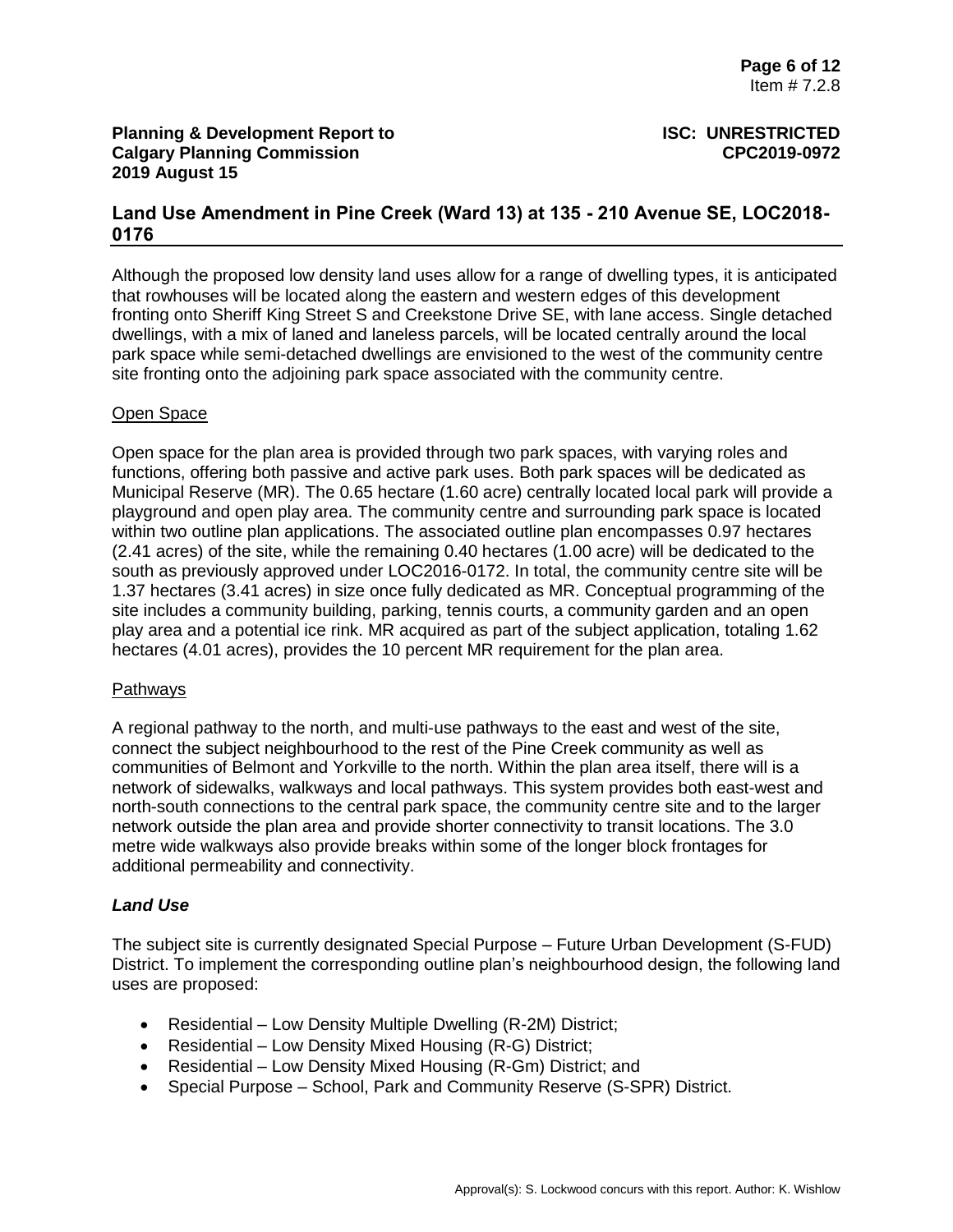## **Land Use Amendment in Pine Creek (Ward 13) at 135 - 210 Avenue SE, LOC2018- 0176**

The proposed mix of residential districts will provide for a range of low density housing in the form of single detached, semi-detached and rowhouse dwellings. The R-Gm District is identical to the R-G District with the exception of excluding single detached dwellings as a permitted use. The R-2M District will allow for semi-detached, duplexes, rowhouse and townhouse dwellings.

Currently, it is anticipated that semi-detached dwellings will be constructed on the laned R-2M designated parcels fronting onto the adjoining park space with rowhouse dwellings on the R-Gm designated parcels fronting onto Sheriff King Street S and Creekstone Drive SE. A mix of laneless single detached dwellings with front garages and laned single detached dwellings is anticipated on the R-G designated parcels. Due to the other housing types allowed within the proposed districts, the housing types may change prior to construction; however overall densities, as discussed in the following section will need to be maintained.

The S-SPR District will accommodate a local park and the location for a future community centre.

## *Density*

The proposed land uses provide for development that achieves both the *Municipal Development Plan* and the *West Macleod Area Structure Plan* minimum density and intensity targets (population and jobs). This will help to support the future transit and community amenities within the greater area.

The application proposes to accommodate approximately 373 units. This equates to an anticipated residential density of 23 units per hectare (9.3 units per acre). This density range achieves the overall intent of the minimum residential density of 20 units per hectare (8 units per acre) as outlined in the *Municipal Development Plan* for the neighbourhood.

The *West Macleod Area Structure Plan* (Map 7) identifies a minimum Residential Area density of 17.3 units per hectare (7 units per acre) for the subject site. The anticipated residential density of 23 units per hectare (9.3 units per acre) exceeds this minimum density requirement. The breakdown of the density requirements and the anticipated density are shown below in Table 1: Density Requirements.

|                                                         | Units per Hectare | Units per Acre |
|---------------------------------------------------------|-------------------|----------------|
| MDP requirement: Minimum residential density            | 20                |                |
| ASP requirement: Minimum Residential Area density       | 17.3              |                |
| Anticipated residential density per subject application | 23                | 9.3            |

|  |  | Table 1: Density Requirements |
|--|--|-------------------------------|
|--|--|-------------------------------|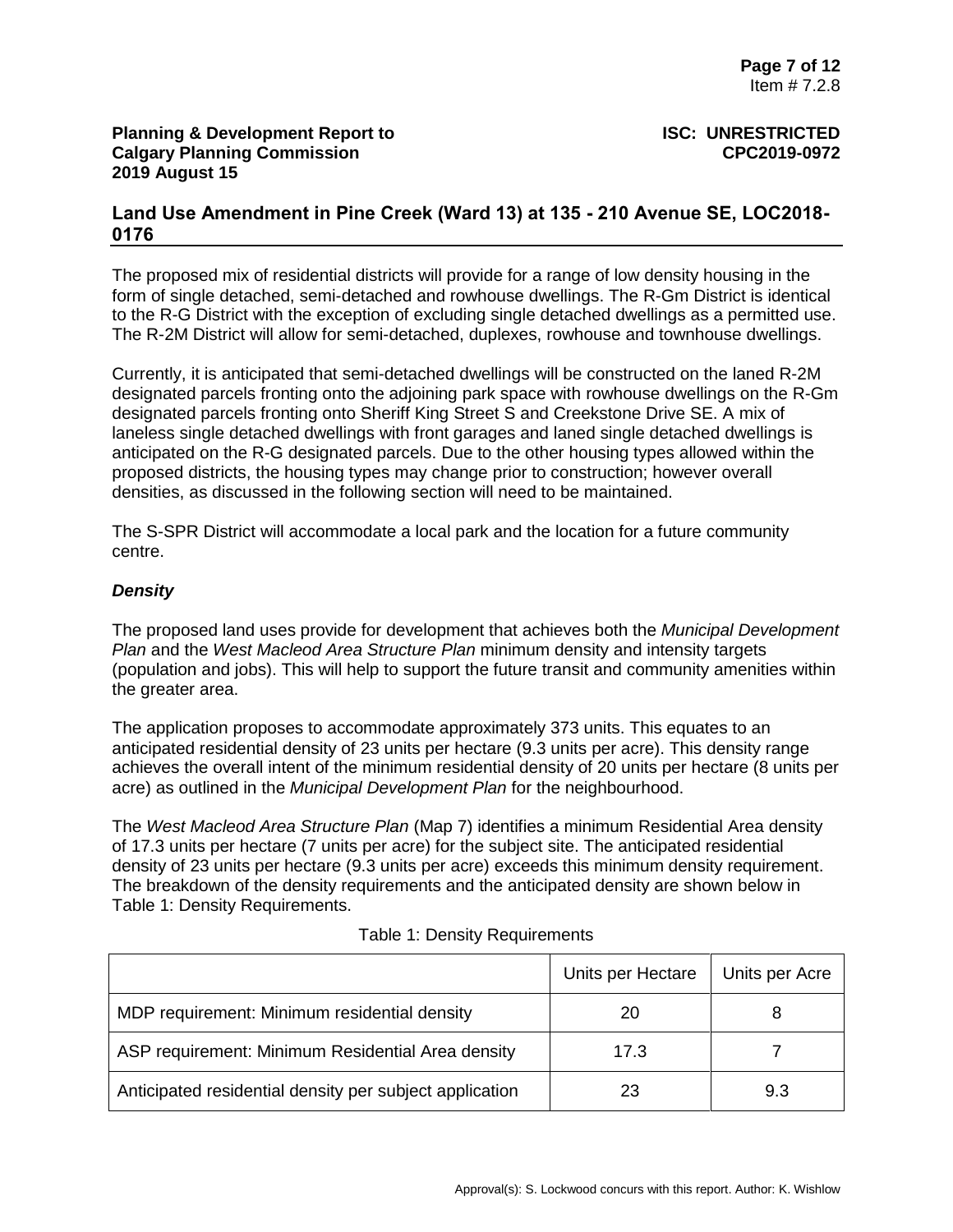## **Land Use Amendment in Pine Creek (Ward 13) at 135 - 210 Avenue SE, LOC2018- 0176**

#### **Intensity**

Development for the overall community is required by the *Municipal Development Plan* and *West Macleod Area Structure Plan* to achieve an intensity of 60 to 70 people and jobs per hectare. The subject site is anticipating an intensity of approximately 71.5 people and jobs per hectare.

The *West Macleod Area Structure Plan* (Table 1) identifies a minimum intensity requirement of 61 people and jobs per hectare for Community C and a minimum intensity requirement of 62 people and jobs per hectare for the entire Area Structure Plan area. The anticipated intensity of 71.5 people and jobs per hectare exceeds both intensity targets.

### *Environmental*

The proposed application is located within an undeveloped greenfield area. Historically, the lands have been used for agricultural purposes. A Phase I Environmental Site Assessment was completed for the site. The assessment noted that additional investigation is recommended "in the areas of the above ground storage tanks and the suspected underground septic tank to assess the soil and groundwater quality in the areas". The report was reviewed by Administration and it was determined that additional investigation was not required at the outline plan / land use amendment stage and can instead occur at the stripping and grading and/or tentative plan stage.

## *Transportation*

Primary access to the subject lands is provided from 210 Avenue SE, Sheriff King Street S and Creekstone Drive SE. The arterial roadway connections which service the plan area, 210 Avenue SW and Sheriff King Street S, connect eastwards to Macleod Trail SE; and northwards to Highway 22X / Stoney Trail SW respectively.

Administration worked with the applicant to develop a transportation network that supports multimodal connectivity for local and regional trips and completes the street network as detailed in the *West Macleod Area Structure Plan* and existing approved outline plans. The street network internal to the plan is a modified grid pattern and is comprised primarily of residential roads with connections to the adjacent collector and arterial street network.

The existing and proposed street network within and adjacent to the plan area accommodates active modes, transit, and vehicular movements, as well as connections to the regional transportation network. The combination of limited block sizes, pathways and the existing and planned transportation network, provides additional opportunities for pedestrians and cyclists to enjoy good connectivity within and around the plan area.

The plan also provides the opportunity to connect to proposed transit service in the area. Public transit will be introduced in phases over time and is expected to include several bus routes running through the *West Macleod Area Structure Plan* lands, providing local and regional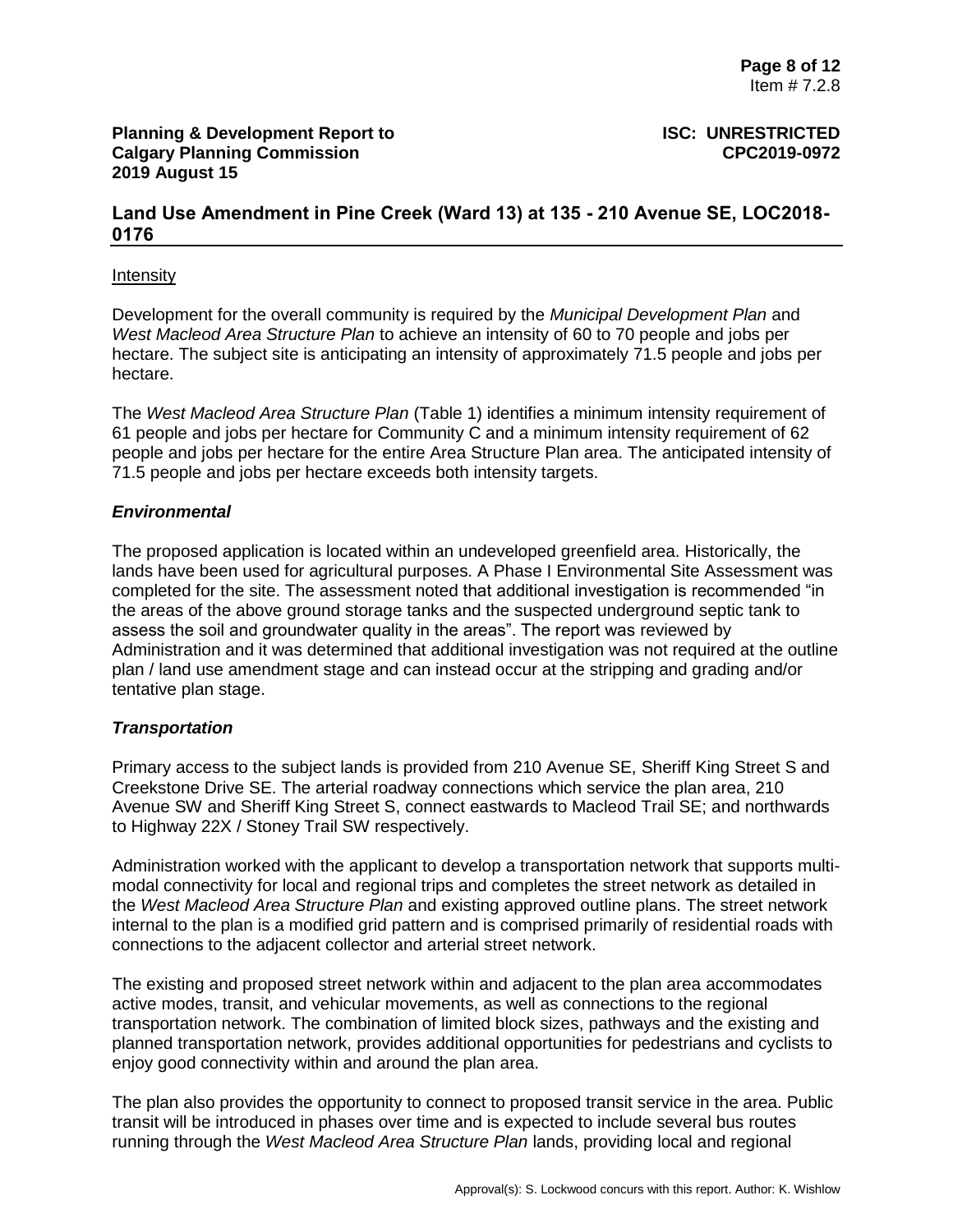## **Land Use Amendment in Pine Creek (Ward 13) at 135 - 210 Avenue SE, LOC2018- 0176**

service through and around the plan area. Public transit will be later phased to support the future Red Line extension to the LRT station in the Belmont community.

A combination of the regional pathway system and multi-use pathways within road rights-of-way establishes both strong east-west and north-south connections adjacent to the plan area.

#### *Utilities and Servicing*

Water servicing to the site will be provided via connections to mains at 210 Avenue SE and Sheriff King Street S and via the surrounding developments to the east and south.

Sanitary servicing to the site will be provided via connections to Branch C and Phase 2 of the West Pine Creek Sanitary Trunk along 210 Avenue S.

Storm servicing to the site will be provided via a connections to neighbouring developments to the east and south and will be directed to future Pond B which will be located southeast of the plan area in the approved neighbourhood of Creekstone Stage 1 (LOC2016-0172).

#### **Stakeholder Engagement, Research and Communication**

In keeping with Administration's standard practices, this application was circulated to relevant stakeholders and notice posted on-site. Notification letters were sent to adjacent landowners and the application was advertised online.

The application was circulated to both Ward 13 and Ward 14 Councillors offices. No comments were received.

There is no community association for the subject area and no letters from adjacent landowners or the general public were received.

No public meetings were conducted by the applicant or Administration in direct relation to this application. However, as part of the 2017 policy amendment to the *West Macleod Area Structure Plan*, a public information session was held on 2017 May 25 at the Cardel Rec South in Shawnessy. The event was hosted by The City and included the *West Macleod Area Structure Plan* amendment and the applicable land use amendment and outline plan applications south of 210 Avenue SE and east of Sheriff King Street S. This was a joint event with two other projects, namely the *South Macleod Centre Area Structure Plan* and the North Silverado Outline Plan. In total, the event had approximately 220 members of the public attend. Upon sign in for the event, 18 people out of the 220 came to the event specifically for the West Macleod project. The event was an excellent opportunity for those residents to become informed about future planning projects in the larger area. General feedback from the public regarding the West Macleod projects was positive.

Following Calgary Planning Commission, notifications for Public Hearing of Council, in relation to this land use amendment, will be posted on-site and mailed out to adjacent land owners. In addition, Commission's recommendation and the date of the Public Hearing will be advertised.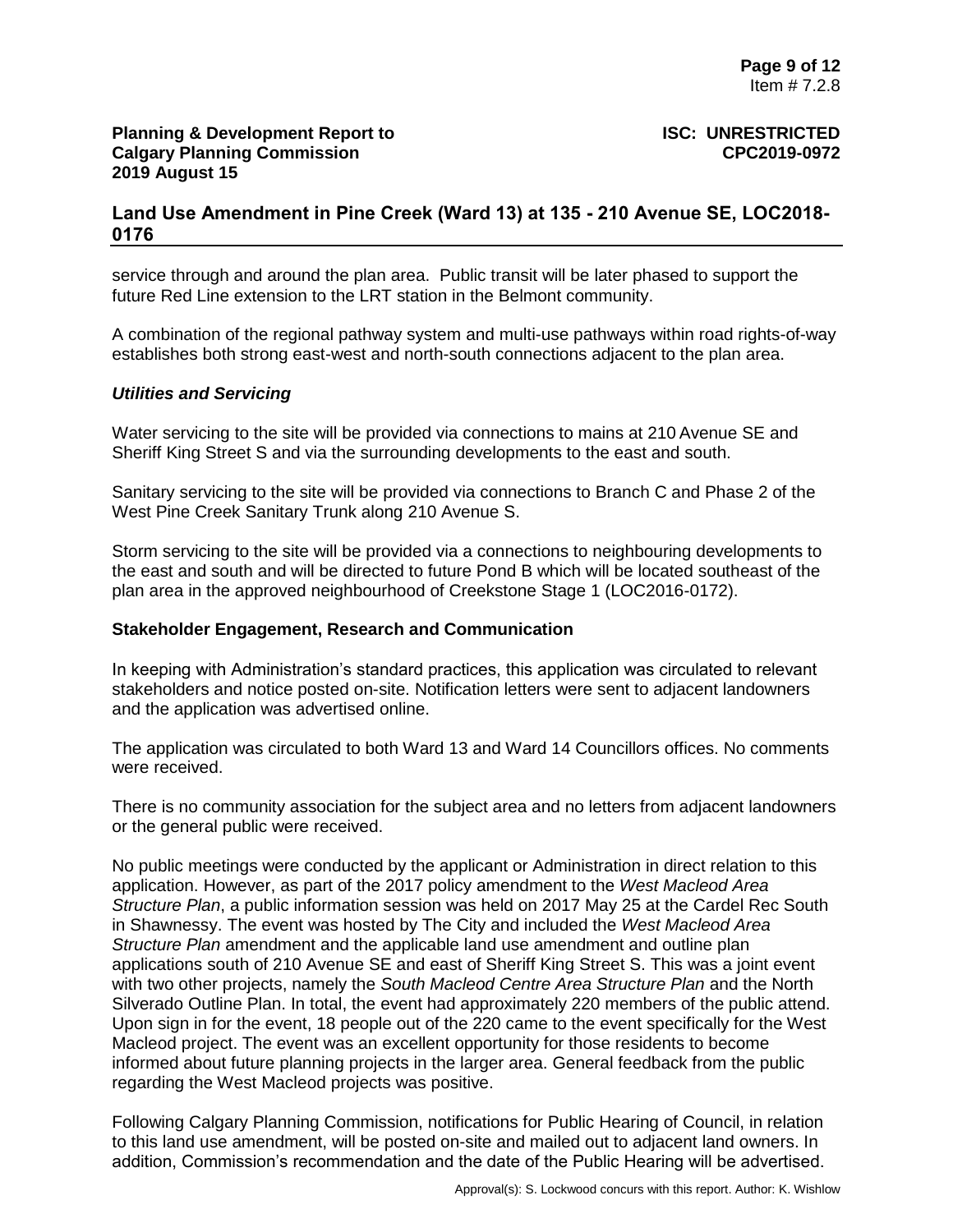## **Land Use Amendment in Pine Creek (Ward 13) at 135 - 210 Avenue SE, LOC2018- 0176**

#### **Strategic Alignment**

#### *South Saskatchewan Regional Plan (2014)*

The site is located within the City, Town area as identified on Schedule C: South Saskatchewan Regional Plan Map in the *South Saskatchewan Regional Plan* (SSRP). While the SSRP makes no specific reference to the site, the proposal is consistent with policies on Land Use Patterns.

### *Interim Growth Plan (2018)*

The recommendation aligns with the policy direction of the *Interim Growth Plan*. The proposed outline plan and corresponding land use amendment builds on the principles of the *Interim Growth Plan* by means of promoting efficient use of land, regional infrastructure, and establishing strong, sustainable communities.

## *Our Shared Boundary: An Intermunicipal Development Plan for the Municipal District of Foothills and The City of Calgary (Statutory – 2017)*

These lands are subject to the *Intermunicipal Development Plan* (IDP) and as such the application was circulated to Foothills County for comment in accordance with the requirements of the IDP. No comments were received in response to the circulation.

#### *Municipal Development Plan (Statutory – 2009)*

The subject parcel is located within the Residential – Developing – Future Greenfield area as identified on Map 1: Urban Structure in the *Municipal Development Plan* (MDP). The applicable MDP policies encourage diversity of housing types, parks to be situated within walkable proximities to residences, and the creation of connected, multi-modal street networks. The proposed outline plan and associated land uses comply with the relevant MDP policies.

## *South Macleod Trail Regional Policy Plan (Non-Statutory – 2007)*

The subject parcel is located within the Residential area as identified on Map 3: Land Use Concept. The proposed application is consistent with the policies of this plan.

#### *West Macleod Area Structure Plan (Statutory – 2014)*

The subject lands are identified as Community C on Map 3: Communities and as Residential Area on Map 4: Land Use Concept. Map 4 also depicts small portions of Environmental Open Space Study Area and the location of a community centre in the southeast corner of the subject plan area. The proposed application is consistent with the applicable policies of this plan.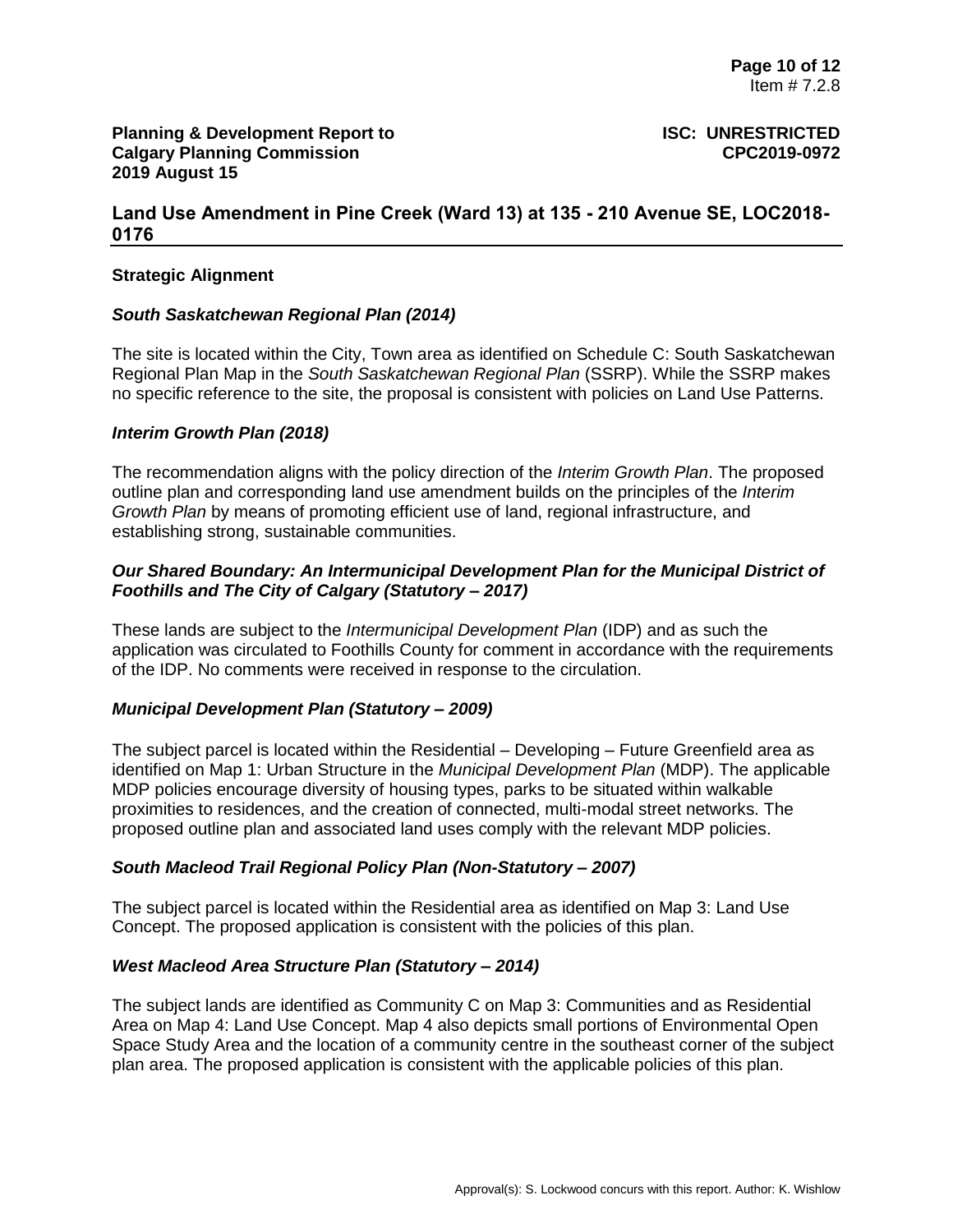## **Land Use Amendment in Pine Creek (Ward 13) at 135 - 210 Avenue SE, LOC2018- 0176**

## **Social, Environmental, Economic (External)**

The proposed application, and associated outline plan, enables the continuation of development in the community of Pine Creek and provides a future framework for residential development and the location of a community centre. The development of these lands will enable a more efficient use of land and infrastructure, support surrounding uses and amenities while introducing the location of additional amenities for the community and greater area.

#### **Financial Capacity**

### *Current and Future Operating Budget*

As development proceeds in this area, the local infrastructure will be assumed by The City, and as additional services come online, operating costs will be incurred. As this area is considered to be an actively developing community, these costs are incorporated into the One Calgary 2019 - 2022 four year service plan and budget. Operating costs are related to services such as roads, utilities, parks and waste and recycling.

#### *Current and Future Capital Budget*

There is no impact to the current capital budget as a result of this report. The capital investment required to construct and upgrade the required local infrastructure will be funded entirely by the developer. Additionally, the developer will pay off-site levies, which helps generate funding for the permanent regional infrastructure.

#### **Risk Assessment**

There are no significant risks associated with this proposal.

# **REASON(S) FOR RECOMMENDATION(S):**

The proposed land use amendment has been developed in accordance with the objectives of the *Municipal Development Plan*, and more specifically, is in accordance with the policies specified in the *West Macleod Area Structure Plan*.

The proposed land uses and their distribution facilitate a residential neighbourhood that is designed around a central local park and offers a site for a community centre. The land uses provide a variety of residential housing types that contributes to the overall community targets identified In the *West Macleod Area Structure Plan*, provides a logical extension of the Creekstone neighbourhood and contributes to the development of the community of Pine Creek.

These land uses will be implemented through the supporting outline plan application that provides the subdivision layout and conditions to realize the development on these lands.